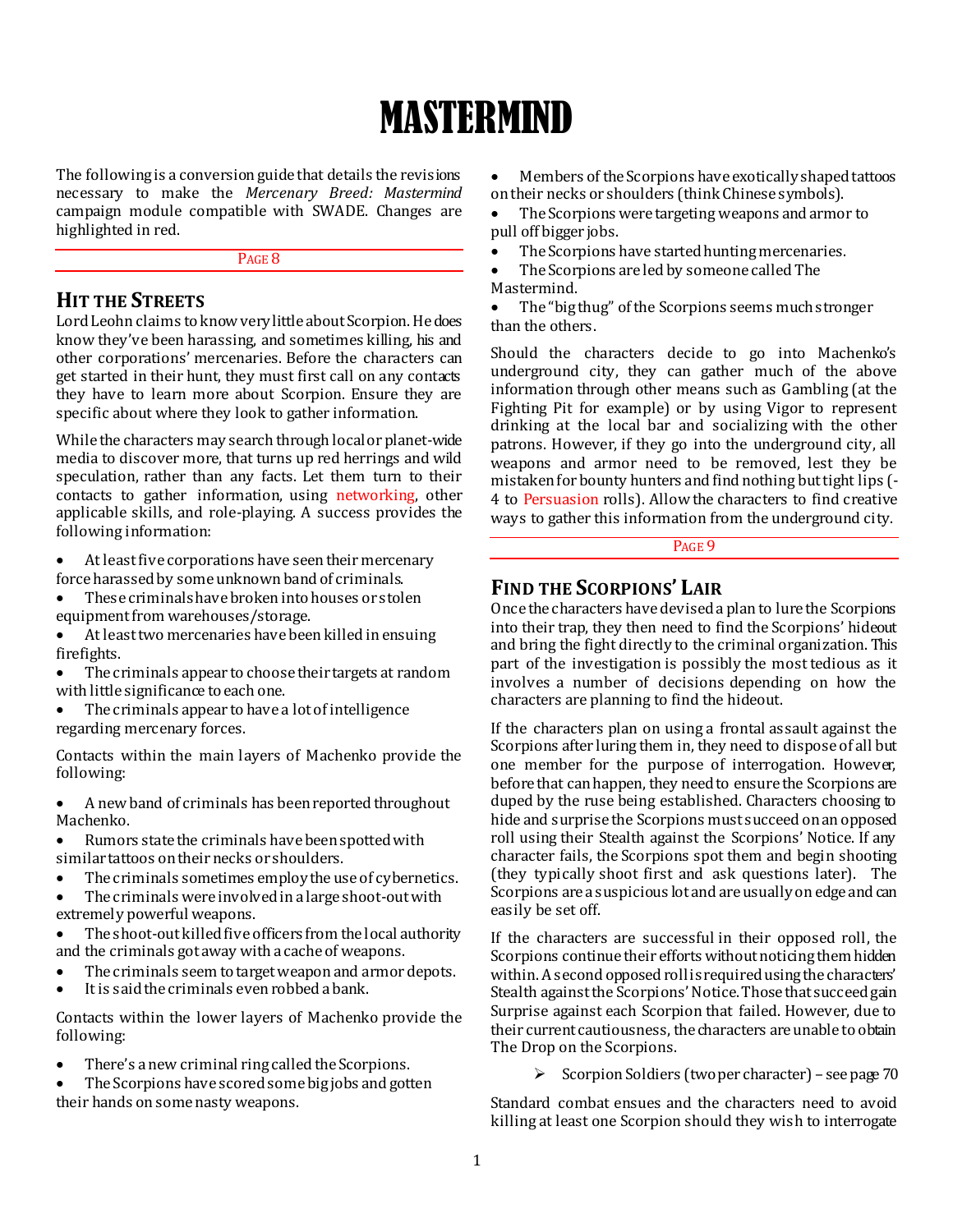him. Interrogating a Scorpion requires an opposed roll of the character's Intimidation against the Scorpion's Spirit. If the character chooses to rough up the captive, he receives  $a + 1$ bonus to Intimidation. Allow the characters to attempt other creative ways to get the captive to talk.

If the characters choose a surveillance solution and decide to follow the Scorpions instead of directly confronting them, they must track the Scorpions vehicle through the streets of Machenko. Already cautious about this big find, the Scorpions are using evasive maneuvers while driving back to their hideout to avoid being tailed. This requires a Dramatic Task using the Survival skill, requiring eight actions and ten successes. All other characters may make cooperative rolls using Driving (or Piloting, depending on what vehicle they are in), Notice, Electronics (think in-car computer tracking), and Survival. This should not be handled as a chase scene as the Scorpions would simply flee somewhere else instead of leading the characters back to their hideout.

# PAGE<sub>13</sub>

#### **1. SECURITY CAMERAS**

At night, while the Scorpions attend to their equipment cache and make further plans, the security cameras are deactivated. The cameras are not very high quality or advanced technology and thus cannot truly see anything when it's dark. As such, the Scorpions simply disable the cameras when they arrive as part of deactivating the security system. This also means they can play around in the warehouse yard (such as driving the forklift erratically) without the Mastermind catching them.

Characters wishing to fully disable the cameras, so that they never come back on, may do so on successful Athletics and Repair rolls (to climb up and break the camera) or with a successful Hacking roll (to disable them electronically as the computer is not actively monitoring that security feature).

#### **2.WAREHOUSE YARD GATE**

The gate leading to the warehouse yard requires a valid keycode to gain entrance. While the security system is disabled, this gate doesn't trigger alarms should an incorrect code be entered. While the security system is active, an incorrect code automatically alerts whoever is monitoring the alarm system (most likely the Scorpions in another hideout). Overcoming this keycode, while disabled, can be done on a successful Thievery or Hacking roll. While the security system is active, only successful Hacking rolls work as the keypad too has a tamper detection circuit.

# **5.WAREHOUSE ENTRANCES**

There are two entrances into the warehouse, both at the top of a short flight of stairs. These doors are thick but fairly quiet. They close slow enough to avoid being heard over any other commotion inside and opening them makes barely any sound at all. Both doors lock automatically and require a keycode to gain entrance. This can overcome through one of three methods:

Hacking (with no penalty)

- Thievery (with a -2 penalty)
- Strength (with a -4 penalty)

# PAGE 15

#### **LOCATING**

Regardless of which warehouse the characters find the entrance to the tunnels, they are led to the same hideout housing a number of Scorpion soldiers and Mitch Liber along with his new puppet Rex Hubbard, "The Mastermind." If the characters are lost as to how to find this main hideout, Lord Leohn informs them of his suspicions regarding Rex Hubbard and has them speak to Hubbard's wife. Hubbard's wife tells the characters about the aforementioned story, presenting them with little to no information.

After a series of Research and Persuasion rolls, the characters can gather that no such discussions exist nor have there been any pressures from any corporation on Machenko as of late. Should they need to take this avenue to find the main hideout, tracking down the whereabouts of Rex Hubbard requires a Dramatic Task using Survival with eight actions requiring ten successes. Other characters can perform Cooperative rolls using Research, Persuasion, Survival, or Notice. If they are still unsuccessful, suggest going back to the warehouse to investigate. At some point, they need to travel into the underground areas and locate the main hideout.

PAGE 17

#### **REX HUBBARD**

*Rex Hubbard is under the hypnotic spell of Mitch Liber, with the augmentation of powerful mind-numbing drugs. He fights simply because he's told to and has no control over his own actions.*

**Attr**: Agility d6, Smarts d8, Spirit d6, Strength d6, Vigor d6 **Pace**: 6; **Parry**: 4; **Toughness**: 9 (4)

**Skills**: Academics d10, Fighting d4, Notice d6 **Armor**: Body Glove (All 4)

PAGE 22

# **LEOHN'S MEETING**

Although it may strike the characters as too coincidental that they were ambushed on their way to Leohn's meeting, he has absolutely nothing to do with the attack. In fact, this meeting is a regular meeting to gather new assignments and report on any ongoing ones. It is due to Dark Factor's superior surveillance that allowed them to time this attack accordingly and wait until all the characters were together.

Leohn is completely taken aback by any information regarding the attack and the obvious setup to the attack. He assures the characters their driver had (or has if he's still alive) been a member of the corporation for many years and was a trusted confidant of Leohn's (this is true; the driver knew nothing). He is very suspicious about the nature of the attack and how coordinated it appeared to be.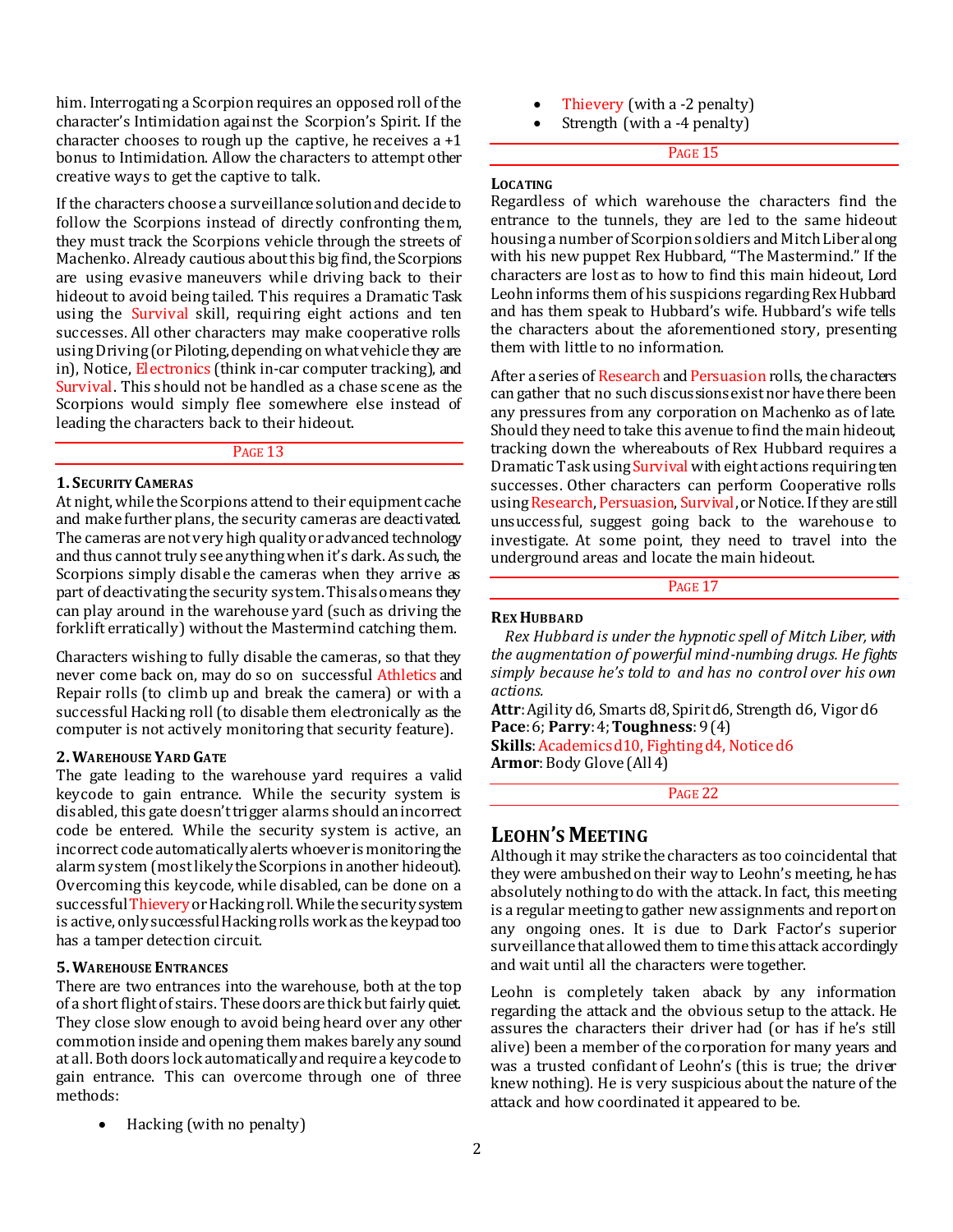Leohn orders the characters to investigate the attack and has some suspicions that it may have been orchestrated by Dark Factor. Seeing them as a terrorist organization, they are the only ones on the planet capable of getting that close to a mercenary force and being equipped with the necessary weapons to make an attack. Not knowing much else about Dark Factor, Leohn is terrified at the prospect that he is also being targeted by the organization due to the fact he is the head of the mercenary force. This throws him into a bit of a panic as he begins incoherently muttering under his breath about bugs and undercover jobs. Leohn then follows-up his orders with those to have the corporate offices scrubbed for possible surveillance devices and employees that might be Dark Factor agents.

Searching the corporate office for surveillance devices is a cooperative Notice roll. One character should take the lead while all others serve as companion rolls. Companion rolls can be made using Notice, Thievery, or Hacking. Each success and raise on the final Notice roll results in 1 surveillance device being found. There are at least 10 surveillance devices to be found, but the Notice roll should only be made once. If the mercenaries wish to perform this check once per day, each subsequent day after the first incurs a (-2) penalty to that main Notice roll, with the penalty growing by (-2) with each subsequent search. Thus, if the mercenaries spend four days searching, the fourth day carries a (-6) penalty to Notice.

Checking all corporate office employees to find an undercover agent is done with a cooperative Intimidation roll. One character should take the lead while others serve as companion rolls. Companion rolls can be made using Intimidation and Persuasion. However, none of Drake's employees are undercover agents as Dark Factor doesn't use undercover agents. They prefer to set up surveillance and keep their agents out of the actual corporate offices.

# PAGE 24

#### **SURVEILLANCE EQUIPMENT**

Dark Factor's surveillance equipment is sophisticated and unique. They have designed their own equipment not sold through any channels as a purchasable item. Characters are free to examine the equipment looking for markings or any indication of who manufactured it. Instead of finding any markings, they discover a complete lack thereof which should lead to the knowledge that these devices are completely custom or hand-made.

A successful Thievery roll allows the characters to open the device, without breaking it, and inspect its components. An Investigation roll is required to research the different components comprising the surveillance device. These parts are fairly common either on the open or black market and can be purchased with little to no hassle. An additional Thievery roll allows the characters to further inspect the device for functionality and see that it doesn't conform to any standard, known device and definitely appears to be hand-made.

# **DARK FACTOR TATTOO**

Information on the tattoo is available if the characters dig through the archives of corporate or mercenary news. A successful Research or Electronics roll provides little information other than the tattoos belong to agents of a terrorist organization known as Dark Factor that has plagued corporations for around fifty years. Every agent has this tattoo located in the same spot on their neck, but no one can properly identify the agents (the ones unlucky enough to end up dead). This is due to Dark Factor's ability to virtually erase a member's past.

#### PAGE 25

## **DARK FACTOR INVESTIGATION**

To get all available information about Dark Factor, as recorded in mercenary archives, a successful Electronics roll at (-2) is required. Optionally, this can be a Dramatic Task to define how many pieces of information the characters find, but either way they should be given the most important information.

 Dark Factor is a terrorist organization that targets major corporations.

 They have been known to confront mercenary forces without hesitation.

 They often employ the use of sophisticated equipment to perform surveillance.

 They have a history of espionage and infiltrating extremely secure networks.

Agents are not afraid to perform frontal assaults.

 Without knowing why, Dark Factor has never employed assassins. (**GM's Note**: Dark Factor is not in the assassination business. They prefer to expose the truth to crush corporations, not kill their executives only to have them replaced with another corrupt individual.)

• They are believed to have killed a number of mercenaries whose corporate employers were later exposed for corruption.

 Rumors abound that corporations hire Dark Factor to attack rival mercenary forces. (**GM's Note**: This is completely false. Dark Factor only takes orders from within.)

 Local authorities have failed to locate Dark Factor. All investigations have been handed over to the mercenary forces and later expunged from government records.

 Mercenary forces have never been able to interrogate a Dark Factor agent.

Dark Factor agents are very resourceful and do everything they can to expunge any records concerning their organization. While complete removal of everything is next to impossible, they are able to infiltrate networks with ease to remove the most damning material. Often times they leave bits and pieces behind to add to their mysterious ways and seed panic within corporate executives and foolish mercenaries.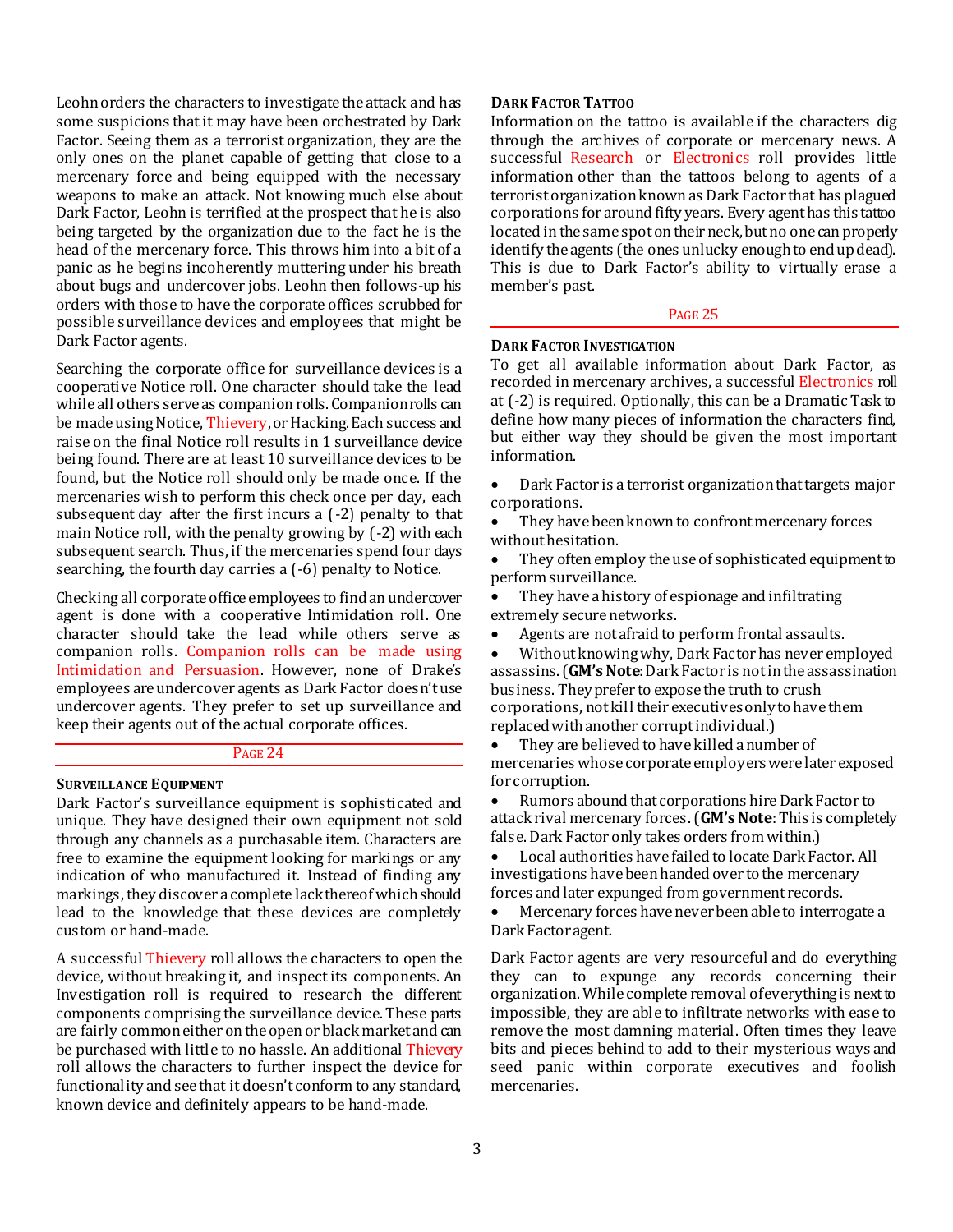Finding information about Dark Factor should prove difficult, but not impossible. It is imperative the characters know enough to continue their investigation or find creative ways to either discover additional information or attempt their own espionage. Other attempts to locate additional information always incurs a (-2) penalty due to the steps Dark Factor takes to avoid discovery. This may include Intimidation or Persuasion rolls to speak with mercenaries known to have encountered Dark Factor and lived. Another option includes networking to find rumors floating through the underground city. Allow the characters creative ways to discover the information, but make it difficult to embrace how secretive the organization is.

#### PAGE 26

# **ESPIONAGE**

Some characters are really good at hacking and have a knack for espionage. Although probably one of the most difficult ways of getting deeper into Dark Factor, it means the characters can remain out of sight, possibly making things a bit safer. Establishing a connection into Dark Factor's network can be done by modifying one of the surveillance or tracking devices. Doing this requires a successful Thievery, Repair, and Hacking roll. These rolls do not need to be made by the same character and can be cooperative. Each roll is done with a penalty of (-2).

The amount of time given to the characters is at the discretion of the GM. However, three failures on any combination of rolls (except the cooperative companion roll) results in the device being damaged and unusable. As long as the characters have additional surveillance or tracking devices, they may repeat the process. At least one success is required using each skill. If successful, they now have limited access to the Dark Factor network via the transmitter in the device they jacked into.

Once this connection is established, the characters may attempt to hack the network and look for additional information. Although this isn't the main network for Dark Factor, the potential to find additional information is there and thus a viable avenue.

Searching Dark Factor's network via this connection requires speed and finesse to avoid detection. This perusal of the network requires a Dramatic Task using Hacking, requiring ten successes on five rolls. This task can be managed cooperatively, but only a single character's Hacking roll counts toward the Dramatic Task. Due to the nature of the task, only cooperative rolls using Hacking or Investigation are allowed. This Dramatic Task can only be performed once. Any failure results in the connection being detected and forever being severed. Optionally, GM's may allow this task to be performed again on another functional device on the following day.

If they succeed, they locate the following information:

 Leohn, Tibbert, and the characters are all targets for Dark Factor's activities.

 They have pictures of the interior of Drake's corporate office. (The view from these pictures can be used to find any unfound surveillance devices.)

 They have records of Leohn and Tibbert's movements along with the limousine that picked up the characters.

 They have pictures of the exteriors of each character's home.

• They have pictures of each character.

 They have pictures of the characters dealing with the Scorpions.

• They have pictures of the characters infiltrating Egress Labs.

It should be made very clear that the characters have been under surveillance, from afar, by Dark Factor for quite some time. They can use the vantage point apparent in the pictures to discern where the surveillance is coming from, or at least the general area of where it's coming from. Additionally, they can use this opportunity to plant any false leads to lure the Dark Factor agents into some type of trap.

Locating the vantage points where the pictures were taken requires a series of Notice, Research, and Persuasion rolls. Any character is allowed to make these rolls, although they should be sprinkled across all participants. Using any combination of those three skills, they must achieve four successes before rolling two failures to locate one of the vantage points. A different vantage point is available for each character, and the task may be performed by each character or cooperatively, regardless of success or failure. One or more raises provide +1 success to the roll. The time required is mostly irrelevant.

Role-play the activities being performed. For example, a successful Persuasion roll has the characters speaking to someone on the street, showing them a picture, and the individual points them to where that location is. Successful Research rolls have the characters comparing the pictures to those from the city archives to find where those locations are.

PAGE 40

# **INVESTIGATION**

Once the characters have spoken to everyone they deem necessary and collected all the information they want or need, it's time to hit the computers and administrative files. Characters with the Electronics skill can search the computers for hidden bits of information while those with the Research skill can search the administrative files. Here's a list of clues to be found:

PAGE 41

# **FINDING THE CULPRITS**

Kevin and Thomas are stranded on the moon until the next personnel shuttle arrives, which isn't due for four days. They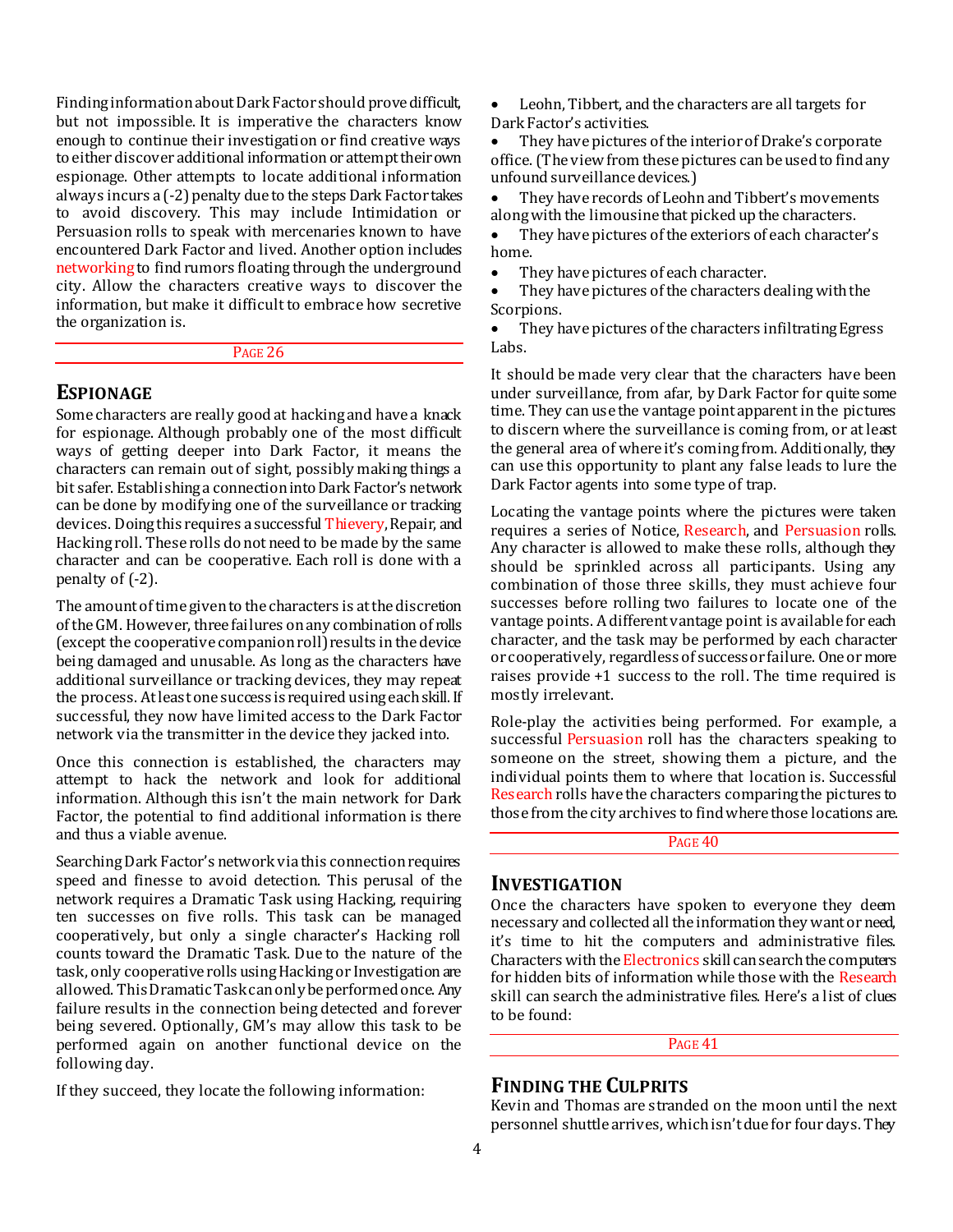both live in a dorm within P-273 and continue working for Drake, performing their construction duties. Characters can peruse the employment files further using Electronics or Research to find the two unaccounted for employees according to Drake's employee manifest. Hacking should take significantly less time than Investigation.

# PAGE 42

# **KEVIN ASILDA**

*Kevin Asilda is a House Koresh mercenary and an expert with computers.*

**Attr**: Agility d8, Smarts d10, Spirit d6, Strength d8, Vigor d8 **Pace**: 6; **Parry**: 6; **Toughness**: 10 (4)

**Skills**: Athletics d8, Electronics d10, Fighting d8, Hacking d10, Notice d6, Research d8, Shooting d10, Thievery d8 **Edges**: Combat Reflexes

## **THOMAS HARALD**

*Thomas Harald is a House Koresh mercenary and an expert in demolitions.*

**Attr**: Agility d8, Smarts d8, Spirit d6, Strength d10, Vigor d8 **Pace**: 6; **Parry**: 7; **Toughness**: 10 (4)

**Skills**: Athletics d10, Fighting d10, Notice d6, Repair d10, Research d6, Shooting d10, Survival d8

**Edges**: Luck, Marksman

# PAGE 56

# **FINDING THE SPACECRAFT**

After receiving their briefing, regardless of where the characters are, they need to travel to Dansk's planetary system to follow the flight path of DMM1042. This requires a successful Navigation roll to understand the path the craft was taking from the space station to Dansk. Once the characters discern the correct path, they can begin searching the area. This can be done using Investigation and the ship's scanners or Notice (at -2) for a visual scan. It should take the characters at least a day of searching, represented by a single roll. If they fail, they can roll again, but this represents another day of searching and the p'tarian swarm on the ship should grow increasingly larger (as eggs are hatching and swarms are becoming larger).

The characters finally find the spacecraft crashed into an asteroid that happens to be orbiting one of the outer planets (a large gas giant). There is space to land the characters' spacecraft, but this requires a successful Piloting roll to avoid damaging the ship.

The characters will need to walk from their spacecraft to DMM1042 across the surface of the asteroid. This requires proper protective gear. Once they reach DMM1042, a successful Notice roll allows them to spot the hole in the side of the spacecraft near the bridge, large enough for a gemini to walk through. A successful Common Knowledge (at -2) or Xenology (with no penalty) allows the characters to discern the general properties of the hole. It's very reminiscent of

holes made by p'tarians when they chew through the side of a spacecraft if they're unable to ram and breach it.

# **STEP INSIDE**

As the characters step inside, the environment within the ship is very hazy, almost as if a fog has developed and refuses to conform to physics given the fact that the ship's interior is exposed to space through the hole. If the characters look toward the ceiling, or succeed on a Notice roll to hear it, they see the source of the haze: a swarm of p'tarians clinging to the ceiling.

 $\geq$  Large p'tarian swarms (two) – see page 80

After dispensing of the first two swarms, the characters spot much larger p'tarian warriors approaching from the rear of the spacecraft.

 $\triangleright$  P'Tarian warriors (three per two characters, rounded up) – see page 80

The characters may choose to either head toward the rear of the spacecraft or investigate the bridge. If they investigate the bridge, they see the black on the windows is actually ichor left behind by more swarms of p'tarians.

 $\triangleright$  Small p'tarian swarms (four) – see page 80

Once the characters travel to the rear of the spacecraft, a pair of warriors leap at them from the opening to the cargo pod.

 $\triangleright$  P'Tarian warriors (two) – see page 80

With the main areas of the spacecraft cleared out, the characters can follow the trail of debris and ichor leading to the cargo pod. If they're not aware of it, a Notice roll allows them to hear noise from the cargo pod. Alternately, by accessing a computer or handheld device, a Research roll, tells them that the spacecraft has a cargo pod underneath.

# PAGE 58

# **ARRIVING AT X12A**

Almost as soon as the characters reach the X12A planetary system, the ship's sensors pick up a short-range distress signal (a simple Mayday) from Jangala – or more specifically, from the station orbiting Jangala. A successful Smarts roll tells the characters the signal is too weak to be the system's distress beacon. In fact, the station's beacon would have been picked up by other remote Alliance bases.

Using the scanners on board *Genesis*, a character can attempt an Electronics roll to locate the beacon's specific location. A Success pinpoints it in Airlock 3.

Electronics or Hacking can also be used to attempt a remote access of the station's main frame, although this can be timeconsuming (as Hacking symbolizes advanced computer skill, provide a +1 bonus to all Hacking rolls). Should the team decide they want to try this, treat it as a Dramatic Task. Don't let them know the penalties though: every round they take to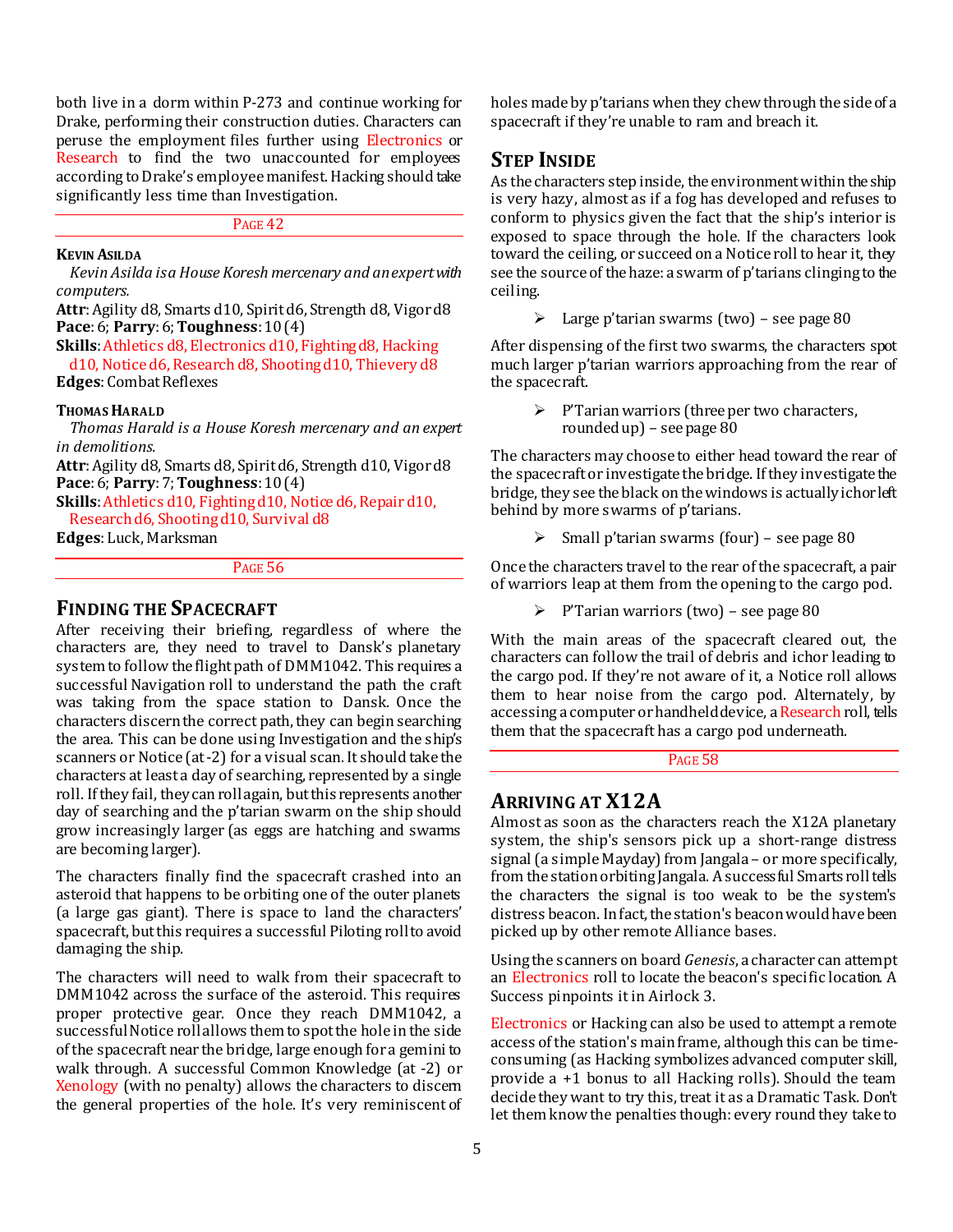accomplish the task costs them one survivor from the Bio-Containment Lab and if they get a Failure on the draw of a Club, events move immediately to the Self-Destruct Sequence (see below).

# PAGE<sub>62</sub>

# **DR.ALBERT JORDAN,THE MOTHER'S CONSORT**

*Dr. Jordan is now something of an anomaly. He realized what would happen when he became infected with X12A-P13, and tried to quickly concoct a cure, but he only succeeded in keeping some semblance of his intellect intact as he joined the hive mind. As a result, he believes himself to be the 'Chosen Mate' of 'The Mother' (X12A-P13), but does what any other JP:13 symbiot does: he serves the main plant.*

**Attr**: Agility d6, Smarts d12, Spirit d6, Strength d6, Vigor d6 **Charisma**: 0, **Pace**: 6, **Parry**: 5, **Toughness**: 5

**Skills**: Fighting d6, Notice d10, Science d12, Shooting d6

**Hindrances**: Delusional ("The Mother's Chosen One"), Loyal ("The Mother")

**Edges**: Scholar (Science)

**Gear**:Lab coat, flamethrower (2d10; Cone, Ignores Armor)

#### PAGE 64

#### **JHET CHAMPION RACER**

**Attr**: Agility d8, Smarts d4, Spirit d6, Strength d8, Vigor d6 **Pace**:7; **Parry**: 2; **Toughness**: 5

Skills: Athletics d8, Driving d8+2, Notice d8, Survival d8, Taunt d6

**Edges**:Ace

#### PAGE 66

**NOVICE AGENT – ASSAULT**

*Assault agents specialize in medium range assault weapons.* **Attr**: Agility d8, Smarts d6, Spirit d4, Strength d6, Vigor d6 **Pace**: 6; **Parry**: 6; **Toughness**: 7 (2)

**Skills**: Athletics d8, Driving d4, Fighting d8, Notice d6, Riding d6, Shooting d8

**Hindrances**: Curious, Loyal, Vow (Dark Factor)

#### **NOVICE AGENT – BREAKER**

*Breaker agents specialize in explosives and flushing enemies from cover.*

**Attr**: Agility d6, Smarts d8, Spirit d4, Strength d6, Vigor d6 **Pace**: 6; **Parry**: 5; **Toughness**: 8 (2)

**Skills**: Athletics d6, Fighting d6, Notice d6+2, Repair d8, Riding d6, Shooting d6, Taunt d6

**Hindrances**: Bloodthirsty, Loyal, Vow (Dark Factor)

## **NOVICE AGENT – EXTRACTION**

*Extraction agents specialize in quick, short ranged attacks, using hit and run techniques and dual-wielding.* **Attr**: Agility d8, Smarts d6, Spirit d6, Strength d6, Vigor d6 **Pace**: 6; **Parry**: 6; **Toughness**: 7 (2) **Skills**: Athletics d8, Fighting d8, Notice d6, Riding d6,

Shooting d8, Stealth d6, Taunt d4

**Hindrances**: Bloodthirsty, Loyal, Vow (Dark Factor)

# **NOVICE AGENT – LONG RANGE SUPPORT**

*Long range support agents specialize in long range, highpowered weapons.*

**Attr**: Agility d8, Smarts d6, Spirit d4, Strength d6, Vigor d6 **Pace**: 6; **Parry**: 6; **Toughness**: 7 (2)

**Skills**: Athletics d6, Driving d4, Fighting d8, Notice d8+2, Riding d6, Shooting d8

**Hindrances**: Arrogant, Loyal, Vow (Dark Factor)

#### **NOVICE AGENT – MELEE**

*Melee agents specialize in hand-to-hand combat.* **Attr**: Agility d8, Smarts d6, Spirit d4, Strength d6, Vigor d6 **Pace**: 6; **Parry**: 7; **Toughness**: 7 (2)

**Skills**: Athletics d6, Fighting d8, Notice d6, Riding d6, Shooting d6, Taunt d8

**Hindrances**: Arrogant, Loyal, Vow (Dark Factor)

#### **SEASONED AGENT – ASSAULT**

*Assault agents specialize in medium range assault weapons.* **Attr**: Agility d10, Smarts d6, Spirit d4, Strength d6, Vigor d6 **Pace**: 6; **Parry**: 6; **Toughness**: 9 (4)

**Skills**: Athletics d10, Driving d6, Fighting d8, Notice d6, Riding d6, Shooting d10

**Hindrances**: Curious, Loyal, Vow (Dark Factor)

# PAGE 67

**SEASONED AGENT – BREAKER**

*Breaker agents specialize in explosives and flushing enemies from cover.*

**Attr**: Agility d6, Smarts d8, Spirit d4, Strength d8, Vigor d6 **Pace**: 6; **Parry**: 5; **Toughness**: 10 (4)

**Skills**: Athletics d8, Fighting d6, Notice d6+2, Repair d8, Riding d6, Shooting d8, Taunt d6

**Hindrances**: Bloodthirsty, Loyal, Vow (Dark Factor)

#### **SEASONED AGENT – EXTRACTION**

*Extraction agents specialize in quick, short ranged attacks, using hit and run techniques and dual-wielding.* **Attr**: Agility d10, Smarts d6, Spirit d4, Strength d6, Vigor d6

**Pace**: 6; **Parry**: 7; **Toughness**: 9 (4)

**Skills**: Athletics d10, Fighting d10, Notice d6, Riding d6, Shooting d10, Stealth d8, Taunt d4

**Hindrances**: Bloodthirsty, Loyal, Vow (Dark Factor)

**SEASONED AGENT – LONG RANGE SUPPORT** *Long range support agents specialize in long range, highpowered weapons.* **Attr**: Agility d10, Smarts d6, Spirit d4, Strength d6, Vigor d6 **Pace**: 6; **Parry**: 6; **Toughness**: 7 (2) **Skills**: Athletics d8, Driving d4, Fighting d8, Notice d10+2, Riding d6, Shooting d10 **Hindrances**: Arrogant, Loyal, Vow (Dark Factor) **SEASONED AGENT – MELEE**

*Melee agents specialize in hand-to-hand combat.* **Attr**: Agility d8, Smarts d6, Spirit d4, Strength d6, Vigor d8 **Pace**: 6; **Parry**: 9; **Toughness**: 10 (4) **Skills**: Athletics d8, Fighting d10, Notice d6, Riding d6, Shooting d8, Taunt d8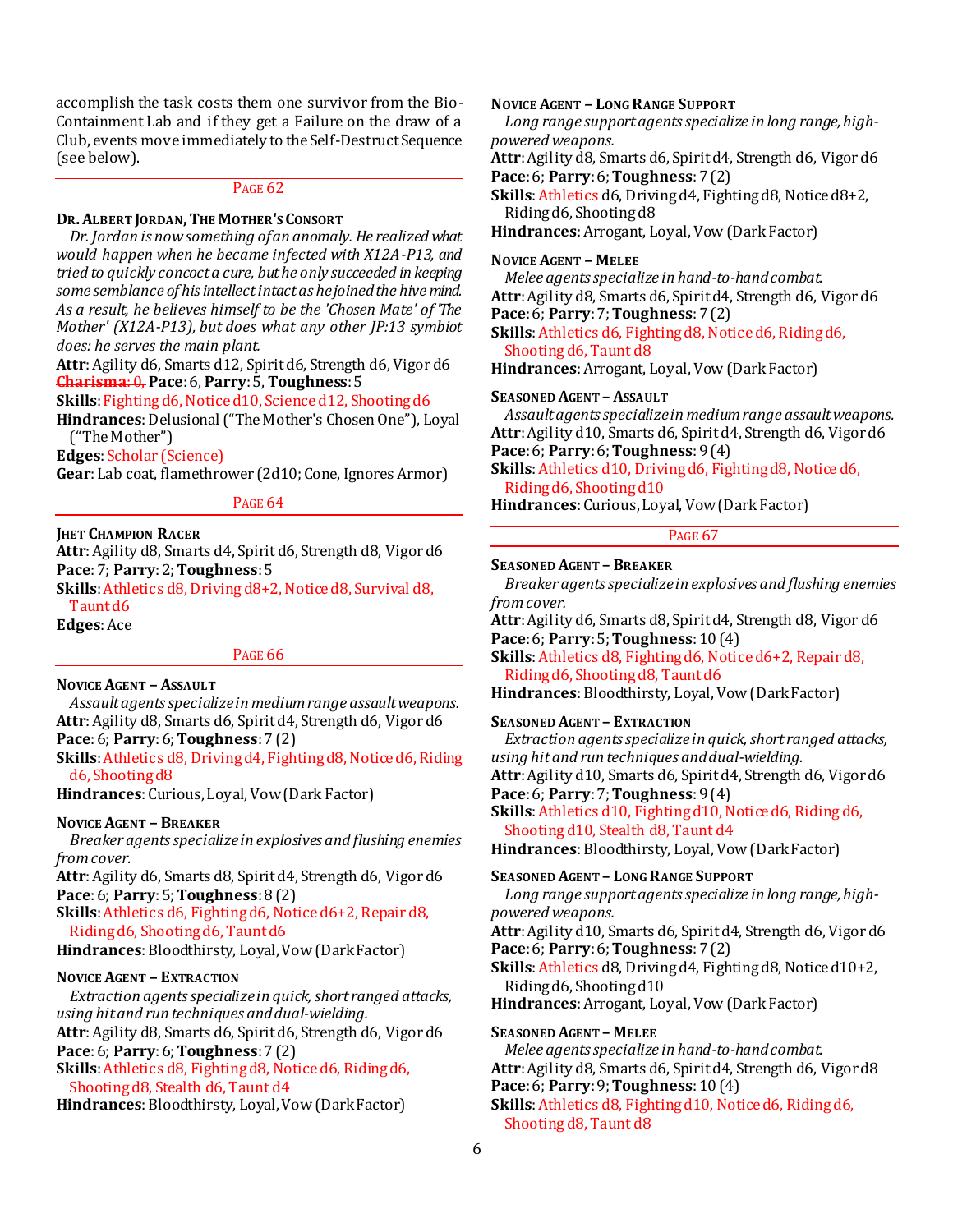# **Hindrances**: Arrogant, Loyal, Vow (Dark Factor)

#### PAGE 68

#### **HOUSE CHELLOW ENFORCER**

*House Chellow employs a large number of enforcers to protect their Visen operation.*

**Attr**: Agility d8, Smarts d6, Spirit d4, Strength d8, Vigor d8 **Pace**: 6; **Parry**: 7; **Toughness**: 8 (2)

**Skills**: Athletics d8, Driving d8, Fighting d8, Notice d6,

Piloting d8, Shooting d8, Survival d6

**Edges**: Block

# **HOUSE CHELLOW ENFORCER CAPTAIN**

*Each enforcer team is led by a single captain.* **Attr**: Agility d10, Smarts d6, Spirit d6, Strength d8, Vigor d10 **Pace**: 6; **Parry**: 8; **Toughness**: 9 (2) **Skills**: Athletics d10, Driving d8, Fighting d10, Notice d6, Piloting d8, Shooting d10, Survival d8

**Edges**: Block, Nerves of Steel

## **HOUSE CHELLOW RANGER**

*House Chellow employs its own settlement rangers to deal with creature threats to the harvesting area.*

**Attr**: Agility d8, Smarts d8, Spirit d6, Strength d6, Vigor d8 **Pace**: 6; **Parry**: 7; **Toughness**: 8 (2)

**Skills**: Athletics d8, Fighting d8, Notice d10+2, Riding d6, Shooting d10, Stealth d8, Survival d8

**Edges**: Alertness, Danger Sense, Marksman

#### **HOUSE EISNER GUARD**

*House Eisner employs a number of guards to keep their gambling operations safe and free from prying eyes.* **Attr**: Agility d8, Smarts d4, Spirit d6, Strength d10, Vigor d10 **Pace**: 6; **Parry**: 7; **Toughness**:9 (2) **Skills**: Athletics d10, Fighting d10, Intimidation d8, Notice d10, Persuasion d6, Shooting d6

**Edges**: Brave, Bruiser

## **HOUSE EISNER LEAD GUARD**

*Each group of guards is led by a single lead guard.* **Attr**: Agility d8, Smarts d8, Spirit d6, Strength d10, Vigor d10 **Pace**: 6; **Parry**: 7; **Toughness**: 9 (2) **Skills**: Athletics d10, Fighting d10, Intimidation d10, Notice

d10, Persuasion d8, Shooting d8 **Edges**: Brave, Bruiser, Command

#### PAGE<sub>69</sub>

#### **HOUSE EISNER HANDLER**

*House Eisner employs handlers to capture and manage the native beasts used in the Gladiator Pit.*

**Attr**: Agility d8, Smarts d8, Spirit d6, Strength d8, Vigor d8 **Pace**: 6; **Parry**: 7; **Toughness**: 8 (2)

**Skills**: Athletics d8, Fighting d10, Notice d10+2, Riding d10, Shooting d8, Stealth d6, Survival d10

**Edges**: Alertness, Beast Bond, Combat Reflexes, Danger Sense

# **HOUSE SEN MERCENARY**

*House Sen hires its own mercenaries to search for ancient and xenos artifacts.*

**Attr**: Agility d8, Smarts d6, Spirit d8, Strength d8, Vigor d8 **Pace**: 6; **Parry**: 6; **Toughness**: 8 (2)

**Skills**: Fighting d8, Notice d8+2, Persuasion d8, Research d8, Shooting d8, Stealth d6, Survival d6

**Edges**: Alertness, Brave

# **HOUSE SEN SOLDIER**

*House Sen soldiers are trained to protect the company's assets, and little else.*

**Attr**: Agility d6, Smarts d6, Spirit d6, Strength d8, Vigor d6 **Pace**: 6; **Parry**: 6; **Toughness**: 7 (2)

**Skills**: Athletics d8, Fighting d8, Notice d6, Shooting d8, Stealth d6

**Edges**: Combat Reflexes

#### **HOUSE SEN CAPTAIN**

*Each group of soldiers is led by a single captain.* **Attr**: Agility d8, Smarts d8, Spirit d8, Strength d8, Vigor d8 **Pace**: 6; **Parry**: 7; **Toughness**: 8 (2)

# **Skills**: Athletics d8, Fighting d10, Intimidation d8, Notice d10, Shooting d10, Stealth d8

**Edges**: Combat Reflexes, Command, Command Presence, Natural Leader

#### **HOUSE STANTON RANGER**

*House Stanton employs their own settlement rangers to assist the corporations and monitor their activities.* **Attr**: Agility d8, Smarts d8, Spirit d6, Strength d6, Vigor d8 **Pace**: 6; **Parry**: 6; **Toughness**: 8 (2)

**Skills**: Athletics d8, Fighting d8, Notice d10+2, Shooting d10,

# Stealth d8, Survival d8

**Edges**: Alertness, Danger Sense

# **HOUSE STANTON GUARD**

*House Stanton employs a number of guards to protect the underground excavations, particularly the secret ones.* **Attr**: Agility d8, Smarts d8, Spirit d6, Strength d8, Vigor d8 **Pace**: 6; **Parry**: 7; **Toughness**: 8 (2) *[9 (2) when inside the Lead Guard's command radius]*

**Skills**: Athletics d8, Fighting d10, Intimidation d8, Notice d10, Shooting d8

**Edges**: Bruiser

# PAGE 70

# **HOUSE STANTON LEAD GUARD**

*Each group of guards is led by a single lead guard.* **Attr**: Agility d8, Smarts d10, Spirit d6, Strength d8, Vigor d8 **Pace**: 6; **Parry**: 7; **Toughness**: 8 (2)

**Skills**: Athletics d8, Fighting d10, Intimidation d10, Notice d12, Persuasion d8, Shooting d10

**Edges**: Bruiser, Command, Command Presence, Hold the Line!, Inspire

# **JP:13 INFECTED TECHNICIANS**

*These poor souls look similar to the mercenaries, except the tendrils sprouting from their bodies attach to the main plant.*